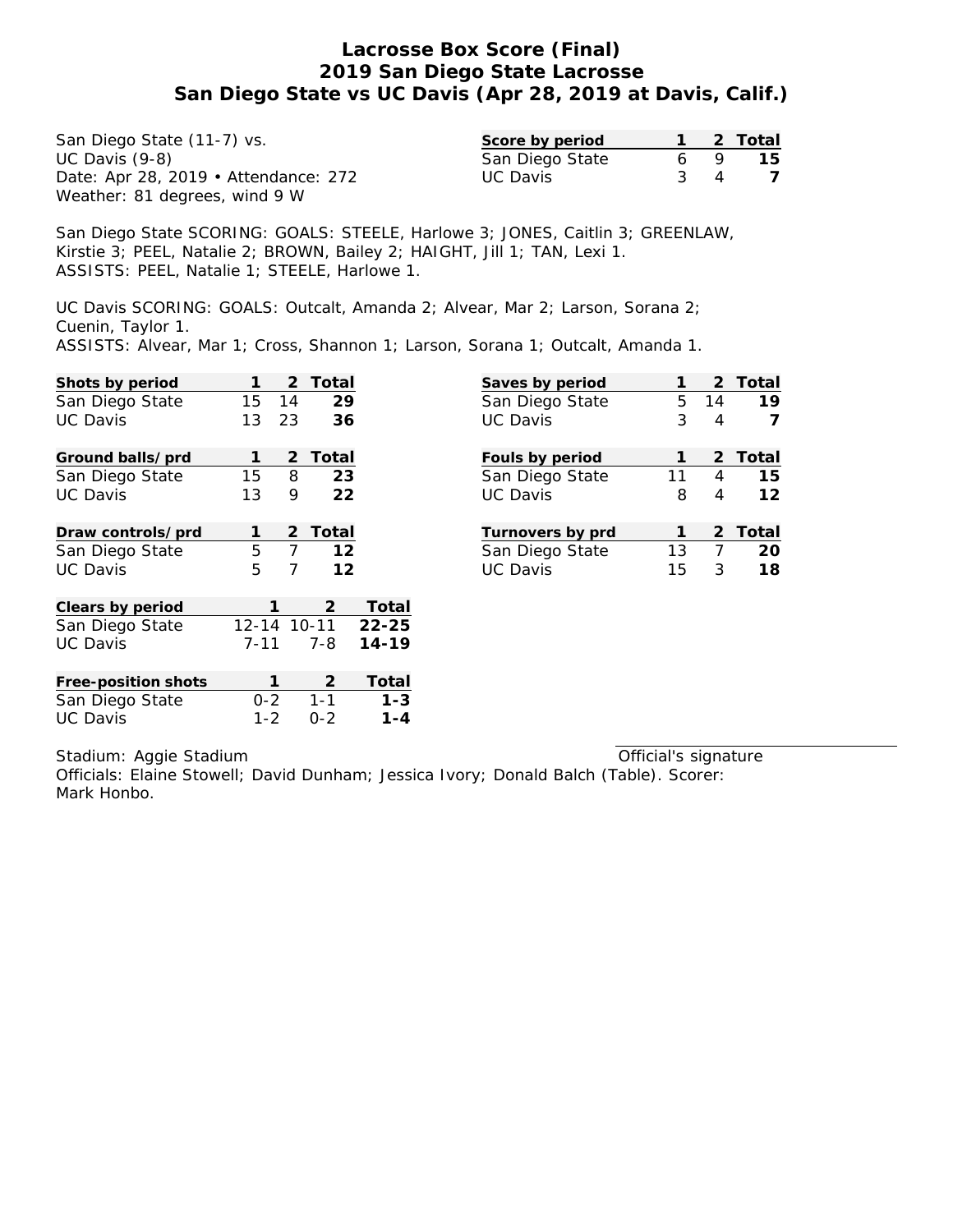|                       | <b>UC Davis</b> |                   |                |                          |        |     |                          |                |                          |            |                          |                |     |
|-----------------------|-----------------|-------------------|----------------|--------------------------|--------|-----|--------------------------|----------------|--------------------------|------------|--------------------------|----------------|-----|
| Pos                   | ##              | Player            | G              | A                        | Pts Sh |     | SO.                      | GB DC          |                          | <b>FPS</b> | TO                       | СT             | Fo. |
| gk                    | 0               | Mathieson, Taylor |                |                          |        |     |                          | 3              |                          |            |                          |                |     |
| m                     | 1               | Myers, Maddie     |                |                          |        | 5   | 5                        | $\overline{a}$ | $\overline{4}$           |            | 4                        | 1              |     |
| a                     | 2               | Outcalt, Amanda   | 2              | 1                        | 3      | 11  | 9                        | $\mathfrak{D}$ | $\overline{a}$           | $0 - 2$    | 2                        |                |     |
| d                     | 3               | Belenis, Anna     |                |                          |        |     |                          | 3              |                          |            | 1                        | $\overline{2}$ |     |
| d                     | 4               | Deremer, Ally     |                |                          |        |     | $\overline{\phantom{0}}$ | 4              |                          |            | 2                        | 2              |     |
| m                     | 6               | Cuenin, Taylor    | 1              | $\overline{\phantom{0}}$ | 1      | 8   | 4                        | $\overline{2}$ | $\overline{a}$           | $1 - 2$    | $\overline{\phantom{0}}$ | $\overline{2}$ | 5   |
| a                     | 11              | Larson, Sorana    | $\mathcal{P}$  | 1                        | 3      | 3   | 3                        |                | 1                        |            | 3                        |                | 1   |
| m                     | 12              | Graham, Kate      |                |                          |        | 1   |                          | 1              | 3                        |            | 1                        |                | 1   |
| d                     | 15              | Dearden, Addie    |                |                          |        | 1   |                          |                |                          |            | 1                        |                |     |
| a                     | 19              | Cross, Shannon    |                | 1                        | 1      | 1   | 1                        | 1              | $\overline{\phantom{0}}$ |            | 1                        |                | 1   |
| m                     | 25              | Alvear, Mar       | 2              | 1                        | 3      | 5   | 4                        | 3              | 3                        |            | 1                        | 1              | 1   |
| d                     | 35              | Garces, Natalie   |                |                          |        |     |                          | 3              |                          |            | 1                        | 1              | 1   |
|                       |                 | -- Substitutes -- |                |                          |        |     |                          |                |                          |            |                          |                |     |
|                       | 8               | Coulter, Christie |                |                          |        |     |                          |                |                          |            |                          |                |     |
|                       | 13              | Richards, Grace   |                |                          |        |     |                          |                |                          |            |                          |                |     |
|                       | 14              | Wilson, Natalie   |                |                          |        | 1   |                          |                | 1                        |            | $\overline{\phantom{a}}$ |                | 2   |
|                       | 17              | Stunz, Kaley      |                |                          |        |     |                          |                |                          |            | 1                        |                |     |
|                       | 20              | Byrne, Julie      |                |                          |        |     |                          |                |                          |            |                          |                |     |
|                       | 23              | Long, Brooke      |                |                          |        |     |                          |                |                          |            |                          |                |     |
|                       |                 | Totals            | $\overline{7}$ | $\overline{4}$           | 11     | 36  |                          | 26 22 12       |                          | $1 - 4$    | 18                       | 9              | 12  |
|                       |                 |                   |                |                          |        |     |                          |                |                          |            |                          |                |     |
| #                     |                 | Goalkeepers       | Minutes        |                          | GА     | W/L |                          | <b>Saves</b>   |                          |            |                          |                |     |
| 0                     |                 | Mathieson, Taylor | 53:25          |                          | 13     |     |                          |                | 7                        |            |                          |                |     |
| Richards, Grace<br>13 |                 |                   | 6:35           |                          | 2      |     |                          |                | 0                        |            |                          |                |     |

Loss-Mathieson, Taylor (4-3).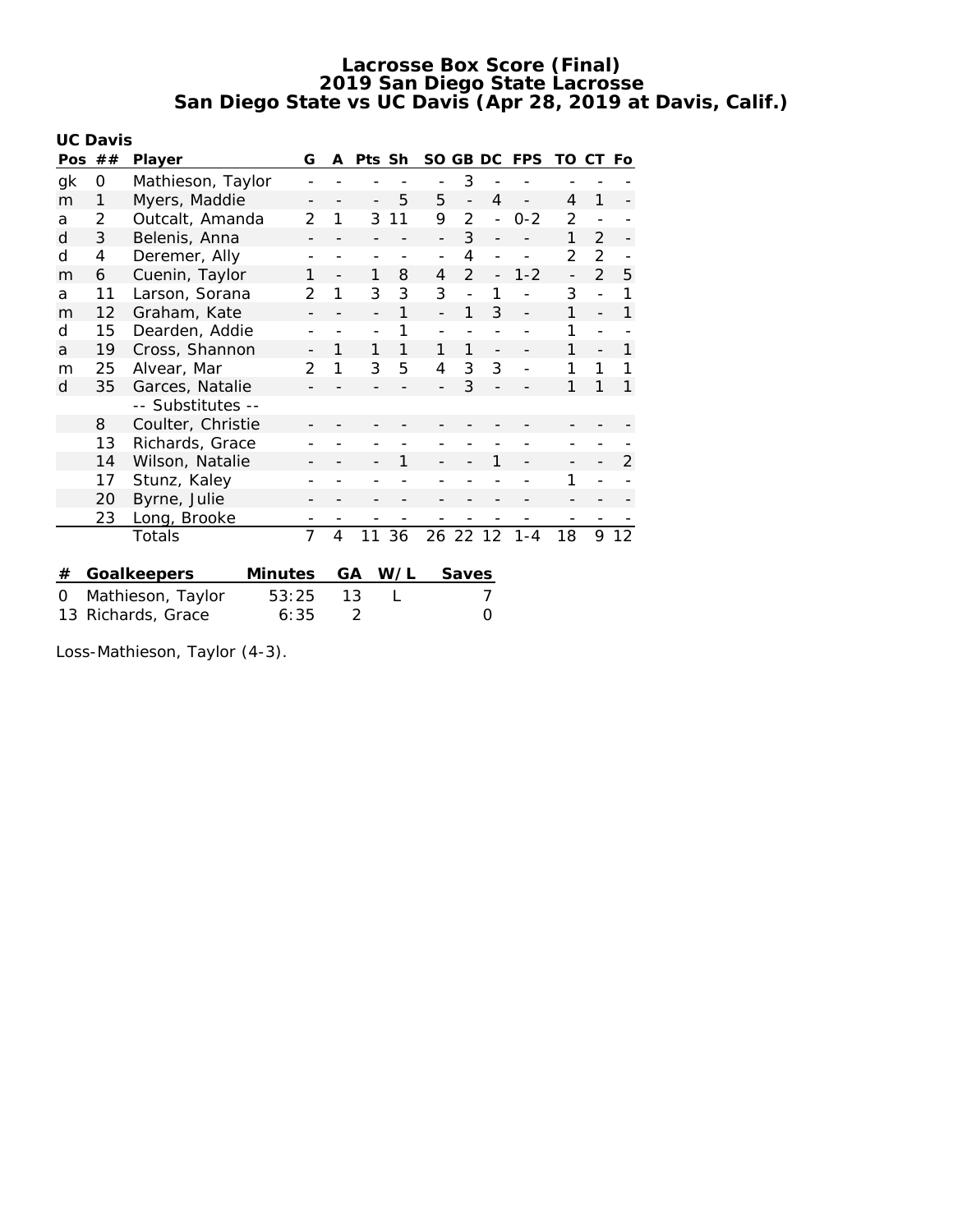**San Diego State**

| Pos                         | ## | Player                   | G                        | A              | Pts Sh         |                | SO.            | GB DC          |                | <b>FPS</b>               | TO                       | СT            | Fo             |
|-----------------------------|----|--------------------------|--------------------------|----------------|----------------|----------------|----------------|----------------|----------------|--------------------------|--------------------------|---------------|----------------|
| m                           | 1  | PEEL, Natalie            | $\overline{2}$           | 1              | 3              | 3              | 3              | 1              |                | $1 - 1$                  |                          |               |                |
| a                           | 2  | SHEEHAN, Julia           |                          |                |                | 1              | 1              | 1              |                |                          | $\overline{\phantom{0}}$ | 1             |                |
| d                           | 7  | GALLAGHER, Shan          |                          |                |                |                |                | 1              | $\overline{a}$ |                          | $\mathcal{P}$            | $\mathcal{P}$ | $\overline{2}$ |
| m                           | 9  | TAYLOR, Morgan           |                          |                |                | 3              | 1              | $\mathcal{P}$  |                |                          | $\mathcal{P}$            | 1             | $\overline{2}$ |
| m                           | 10 | MACRAE, Marissa          |                          |                |                |                |                | 1              |                |                          |                          | 1             | 3              |
| m                           | 11 | BUCKLAND, Jenny          |                          |                |                |                |                | $\mathfrak{D}$ |                |                          | 1                        | $\mathcal{P}$ | $\mathbf{1}$   |
| m                           | 14 | HAIGHT, Jill             | 1                        |                | 1              | 3              | 2              |                | 5              |                          | 3                        |               |                |
| m                           | 17 | STEELE, Harlowe          | 3                        | 1              | 4              | 5              | $\overline{4}$ | 4              | $\overline{4}$ | $\overline{\phantom{0}}$ | 1                        | 3             | 3              |
| d                           | 23 | ADAMS, Elizabeth         |                          |                |                |                |                | 2              | $\overline{a}$ |                          |                          |               | 1              |
| m                           | 30 | BROWN, Bailey            | 2                        |                | 2              | $\overline{2}$ | $\mathcal{P}$  | $\overline{2}$ | 3              |                          | 1                        | 1             |                |
| gk                          | 36 | SHARRETTS, Katy          |                          |                |                |                |                | 3              |                |                          |                          | 1             |                |
| a                           | 39 | TAN, Lexi                | 1                        |                | 1              | 1              | 1              | $\mathfrak{D}$ |                |                          | $\mathcal{P}$            | 1             | 1              |
|                             |    | -- Substitutes --        |                          |                |                |                |                |                |                |                          |                          |               |                |
|                             | 3  | HUDAK, Paige             |                          |                |                |                |                |                |                |                          | 1                        |               |                |
|                             | 5  | JONES, Caitlin           | 3                        | $\overline{a}$ | 3              | 6              | 4              | 1              | $\overline{a}$ | $0 - 2$                  | 1                        |               |                |
|                             | 6  | MCGINTY, Grace           |                          |                |                |                |                |                |                |                          |                          |               |                |
|                             | 19 | GIERKE, Lindsay          |                          |                |                |                |                | 1              |                |                          | 1                        |               |                |
|                             | 20 | <b>GREENLAW, Kirstie</b> | 3                        |                | 3              | 5              | 4              |                |                |                          | 3                        |               |                |
|                             | 22 | ROBINSON, Courtn         |                          |                |                |                |                |                |                |                          |                          |               |                |
|                             | 24 | GARRISON, Gabbie         |                          |                |                |                |                |                |                |                          | 1                        |               |                |
|                             | 25 | MCDONAGH, Sarah          | $\overline{\phantom{a}}$ |                |                | $\overline{a}$ |                |                |                |                          |                          |               |                |
|                             |    | Totals                   | 15                       | $\overline{2}$ | 17             | 29             |                | 22 23          | 12             | $1 - 3$                  | 20                       | 13            | 15             |
|                             |    |                          |                          |                |                |                |                |                |                |                          |                          |               |                |
| #                           |    | Goalkeepers<br>Minutes   |                          |                | GA             | W/L            |                | Saves          |                |                          |                          |               |                |
| 36 SHARRETTS, Katy<br>60:00 |    |                          |                          |                | $\overline{7}$ | W              |                |                | 19             |                          |                          |               |                |

Win-SHARRETTS, Katy (9-7).